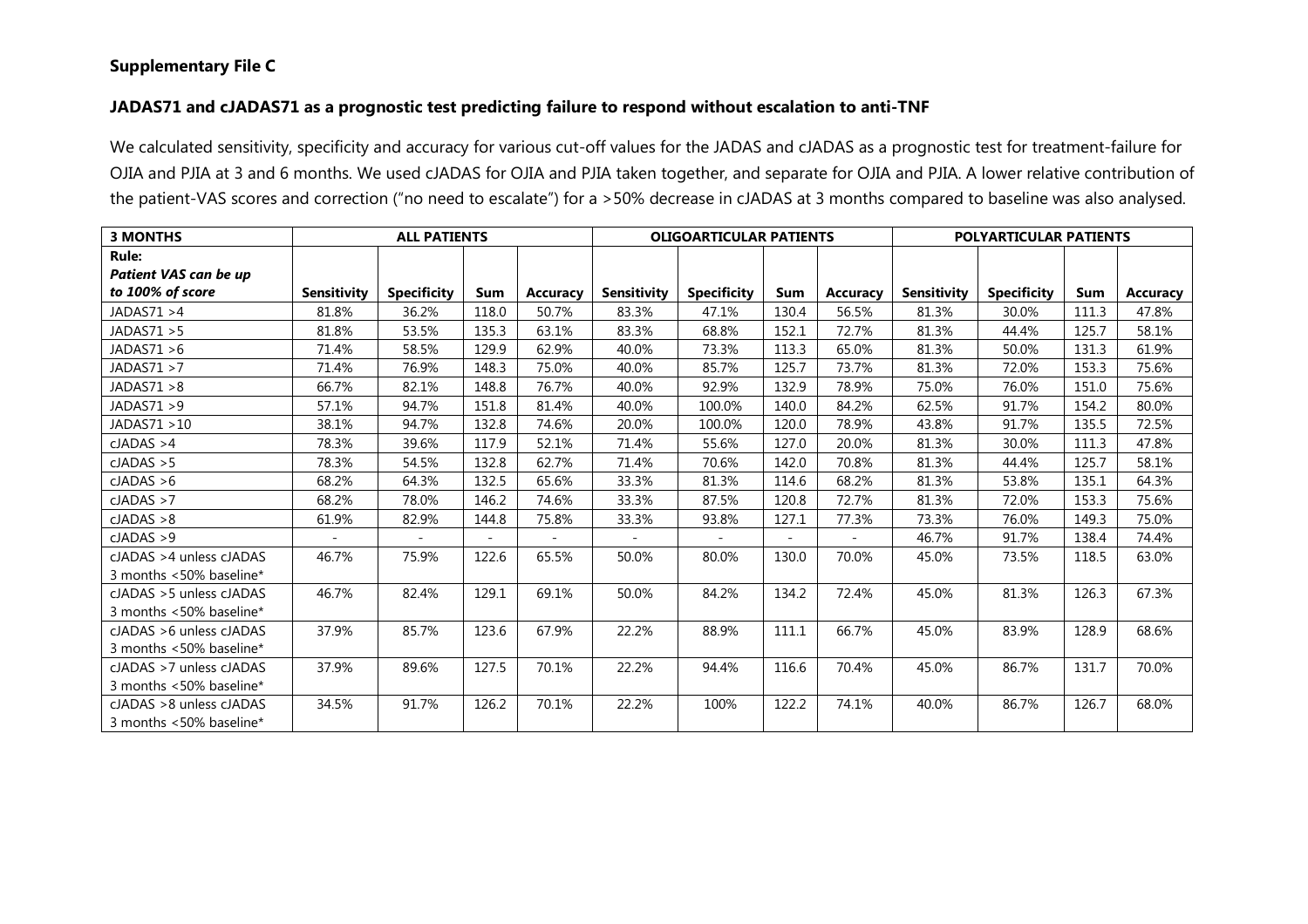| <b>3 MONTHS</b>                                        |                    | <b>ALL PATIENTS</b> |       |                 | <b>OLIGOARTICULAR PATIENTS</b> |                    |       | POLYARTICULAR PATIENTS |                    |                    |       |                 |
|--------------------------------------------------------|--------------------|---------------------|-------|-----------------|--------------------------------|--------------------|-------|------------------------|--------------------|--------------------|-------|-----------------|
| <b>Rule: Patient VAS at most</b>                       |                    |                     |       |                 |                                |                    |       |                        |                    |                    |       |                 |
| 50% of score                                           | <b>Sensitivity</b> | <b>Specificity</b>  | Sum   | <b>Accuracy</b> | <b>Sensitivity</b>             | <b>Specificity</b> | Sum   | <b>Accuracy</b>        | <b>Sensitivity</b> | <b>Specificity</b> | Sum   | <b>Accuracy</b> |
| cJADAS > 4                                             | 56.7%              | 53.1%               | 109.8 | 54.4%           | 40.0%                          | 68.4%              | 108.4 | 58.6%                  | 65.0%              | 43.3%              | 108.3 | 52.0%           |
| cJADAS > 5                                             | 56.7%              | 66.0%               | 122.7 | 62.3%           | 40.0%                          | 78.9%              | 118.9 | 65.5%                  | 65.0%              | 57.1%              | 122.1 | 60.4%           |
| cJADAS > 6                                             | 48.3%              | 77.1%               | 125.4 | 66.2%           | 22.2%                          | 94.7%              | 116.9 | 71.4%                  | 60.0%              | 65.5%              | 125.5 | 63.3%           |
| cJADAS > 7                                             | 48.3%              | 84.0%               | 132.3 | 70.9%           | 22.2%                          | 95.0%              | 117.2 | 72.4%                  | 60.0%              | 76.7%              | 136.7 | 70.0%           |
| cJADAS > 8                                             | 42.9%              | 90.4%               | 133.3 | 73.8%           | 22.2%                          | 100%               | 122.2 | 76.7%                  | 52.6%              | 83.9%              | 136.5 | 72.0%           |
| cJADAS >4 unless cJADAS                                | 43.3%              | 75.9%               | 119.2 | 64.3%           | 40.0%                          | 80.0%              | 120.0 | 66.7%                  | 45.0%              | 73.5%              | 118.5 | 63.0%           |
| 3 months <50% baseline*                                |                    |                     |       |                 |                                |                    |       |                        |                    |                    |       |                 |
| cJADAS > 5 unless cJADAS                               | 43.3%              | 82.7%               | 126.0 | 68.3%           | 40.0%                          | 85.0%              | 125.0 | 70.0%                  | 45.0%              | 81.3%              | 126.3 | 67.3%           |
| 3 months <50% baseline*                                |                    |                     |       |                 |                                |                    |       |                        |                    |                    |       |                 |
| cJADAS > 6 unless cJADAS                               | 37.9%              | 88.2%               | 126.1 | 70.0%           | 22.2%                          | 94.7%              | 116.9 | 71.4%                  | 45.0%              | 84.4%              | 129.4 | 69.2%           |
| 3 months <50% baseline*                                |                    |                     |       |                 |                                |                    |       |                        |                    |                    |       |                 |
| cJADAS >7 unless cJADAS                                | 37.9%              | 90.4%               | 128.3 | 71.6%           | 22.2%                          | 95.0%              | 117.2 | 72.4%                  | 45.0%              | 87.5%              | 132.5 | 71.1%           |
| 3 months <50% baseline*                                |                    |                     |       |                 |                                |                    |       |                        |                    |                    |       |                 |
| cJADAS > 8 unless cJADAS                               | 34.5%              | 92.5%               | 127.0 | 72.0%           | 22.2%                          | 100%               | 122.2 | 76.7%                  | 40.0%              | 87.5%              | 127.5 | 69.2%           |
| 3 months <50% baseline*                                |                    |                     |       |                 |                                |                    |       |                        |                    |                    |       |                 |
| <b>Patient VAS at most 0%</b>                          |                    |                     |       |                 |                                |                    |       |                        |                    |                    |       |                 |
| of score (i.e. just PGA+AJC)                           |                    |                     |       |                 |                                |                    |       |                        |                    |                    |       |                 |
| $PGA+AJC > 3$                                          | 53.3%              | 57.6%               | 110.9 | 56.2%           | 40.0%                          | 78.3%              | 118.3 | 66.7%                  | 60.0%              | 44.4%              | 104.4 | 50.0%           |
| $PGA+AJC > 4$                                          | 50.0%              | 72.9%               | 122.9 | 65.2%           | 30.0%                          | 87.0%              | 117.0 | 69.7%                  | 60.0%              | 63.9%              | 123.9 | 62.5%           |
| $PGA+AJC > 5$                                          | 46.7%              | 86.4%               | 133.1 | 73.0%           | 20.0%                          | 91.3%              | 111.3 | 69.7%                  | 60.0%              | 83.3%              | 143.3 | 75.0%           |
| $PGA+AJC > 6$                                          | 36.7%              | 89.8%               | 126.5 | 71.9%           | 0.0%                           | 95.7%              | 95.7  | 66.7%                  | 55.0%              | 86.1%              | 141.1 | 75.0%           |
| $PGA+AJC > 7$                                          | 30.0%              | 93.2%               | 123.2 | 71.9%           | 0.0%                           | 100%               | 100.0 | 69.7%                  | 45.0%              | 88.9%              | 133.9 | 73.2%           |
| PGA+AJC > 3 unless PGA+                                | 46.7%              | 71.2%               | 117.9 | 62.9%           | 40.0%                          | 78.3%              | 118.3 | 66.7%                  | 50.0%              | 66.7%              | 116.7 | 60.7%           |
| AJC 3 months <50% baseline                             |                    |                     |       |                 |                                |                    |       |                        |                    |                    |       |                 |
| PGA+AJC >4 unless PGA+                                 | 43.3%              | 79.7%               | 123.0 | 67.4%           | 30.0%                          | 87.0%              | 117.0 | 69.7%                  | 50.0%              | 75.0%              | 125.0 | 66.1%           |
| AJC 3 months <50% baseline                             |                    |                     |       |                 |                                |                    |       |                        |                    |                    |       |                 |
| PGA+AJC >5 unless PGA+                                 | 40.0%              | 88.1%               | 128.1 | 71.9%           | 20.0%                          | 91.3%              | 111.3 | 69.7%                  | 50.0%              | 86.1%              | 136.1 | 73.2%           |
| AJC 3 months <50% baseline                             |                    |                     |       |                 |                                |                    |       |                        |                    |                    |       |                 |
| PGA+AJC >6 unless PGA+                                 | 30.0%              | 91.5%               | 121.5 | 70.8%           | 0.0%                           | 95.7%              | 95.7  | 66.7%                  | 45.0%              | 88.9%              | 133.9 | 73.2%           |
| AJC 3 months <50% baseline                             |                    |                     |       |                 |                                |                    |       |                        |                    |                    |       |                 |
| PGA+AJC >7 unless PGA+                                 | 23.3%              | 94.9%               | 118.2 | 70.8%           | 0.0%                           | 100%               | 100.0 | 69.7%                  | 35.0%              | 91.7%              | 126.7 | 71.4%           |
| AJC 3 months <50% baseline                             |                    |                     |       |                 |                                |                    |       |                        |                    |                    |       |                 |
| PGA+AJC >8 unless PGA+                                 | 16.7%              | 94.9%               | 111.6 | 68.5%           | 0.0%                           | 100%               | 100.0 | 69.7%                  | 25.0%              | 91.7%              | 116.7 | 67.9%           |
| AJC 3 months <50% baseline                             |                    |                     |       |                 |                                |                    |       |                        |                    |                    |       |                 |
| <b>Other rules</b>                                     |                    |                     |       |                 |                                |                    |       |                        |                    |                    |       |                 |
| cJADAS 3 months                                        | 78.9%              | 50%                 | 128.9 | 58.5%           | 100%                           | 47.4%              | 147.4 | 58.3%                  | 71.4%              | 51.9%              | 123.3 | 58.5%           |
| >50% baseline*                                         |                    |                     |       |                 |                                |                    |       |                        |                    |                    |       |                 |
| PGA+AJC 3 months                                       | 46.7%              | 64.4%               | 111.1 | 58.4%           | 50.0%                          | 60.9%              | 110.9 | 57.6%                  | 45.0%              | 66.7%              | 111.7 | 58.9%           |
| >50% baseline                                          |                    |                     |       |                 |                                |                    |       |                        |                    |                    |       |                 |
| * Or just PGA+AJC <50% baseline in case of missing VAS |                    |                     |       |                 |                                |                    |       |                        |                    |                    |       |                 |